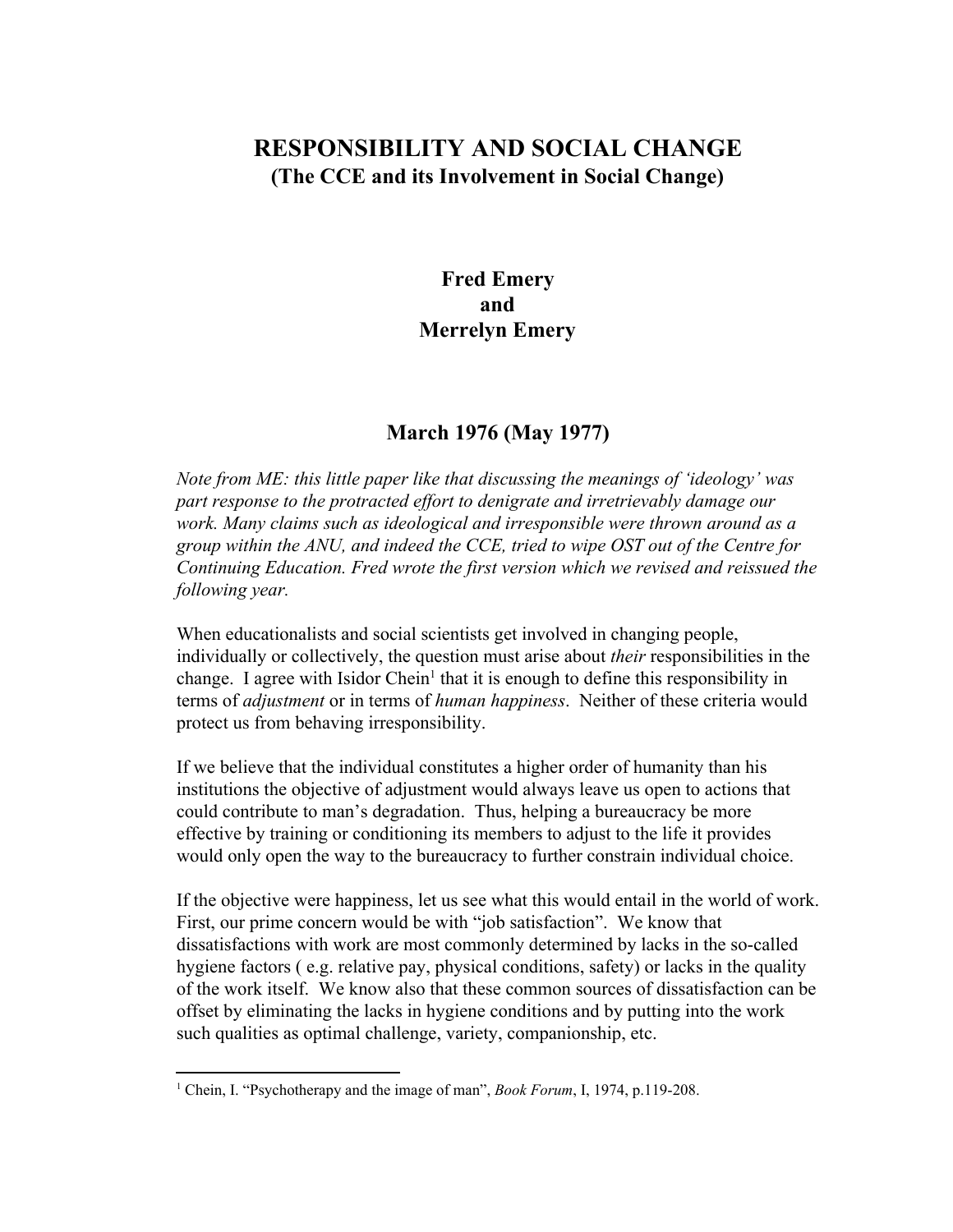Making changes in real income, actual working temperatures and the like costs real money. Putting quality into work makes for real changes in the distribution of power. However, if our basic objective is happiness it does not necessarily entail more than that, for the individual, we reduce his dissatisfactions or induce euphoria.

A "happiness pill" could do all of this without needing massive erosion of the autocratic structures or massive capital investments or diversion of potential capital into wages. More than that, such a pill, like the birth control pill, would be a profitable self-financing industry and it would soon recoup its initial outlay for research. If this sounds like science fiction, we need only to ponder on the following:

- a. what was behind the fantastic growth in use of tranquillisers?
- b. how much of the usage of alcohol and other euphoria producing drugs is work related?

There are some practical difficulties. Some work in the society is always going to be too important to allow the pill-pushers to do it. Hence, some people would have to be selected out and protected from the need for or the temptations of the happiness pill. On the other side, the demand for the pill could be stimulated by *not* improving bad jobs and letting good ones deteriorate.

This objective of human happiness could thus lead us toward Aldous Huxley's *Brave New World* and the soma pill. It is partly realized in the current U.S. civilization. It is the tradition of coco leaf chewing of the Andean Indians. If we are not to be guided by the objectives of *adjustment* and *happiness* then what?

Do we fall back on just accepting the objectives defined by those who seek our assistance, provided it is within our competence and not outside our ethical codes? This would imply that we can be helpful only with means, not objectives. However, what are objectives in one context are only means in another. It would seem to me that neglecting to help with the definition of objectives when we are able to do so is a prima facie case of irresponsibility.

Some time ago, 1966, C. West Churchman and I spelt out why we thought that help could only be responsibility given to another when there were clearly identified values and ideals. Our experience led us to believe that in practice such values could usually be identified but we certainly did not feel able to specify any generally relevant values. We did not even distinguish between values and ideals. In the paper that I am so far following Isidor Chein specifies what it would mean if we were guided in our attempts to help by the ideal of humanity "the image of fully humanized man" (p. 206). Thus, guided our objectives would be, in order of priority: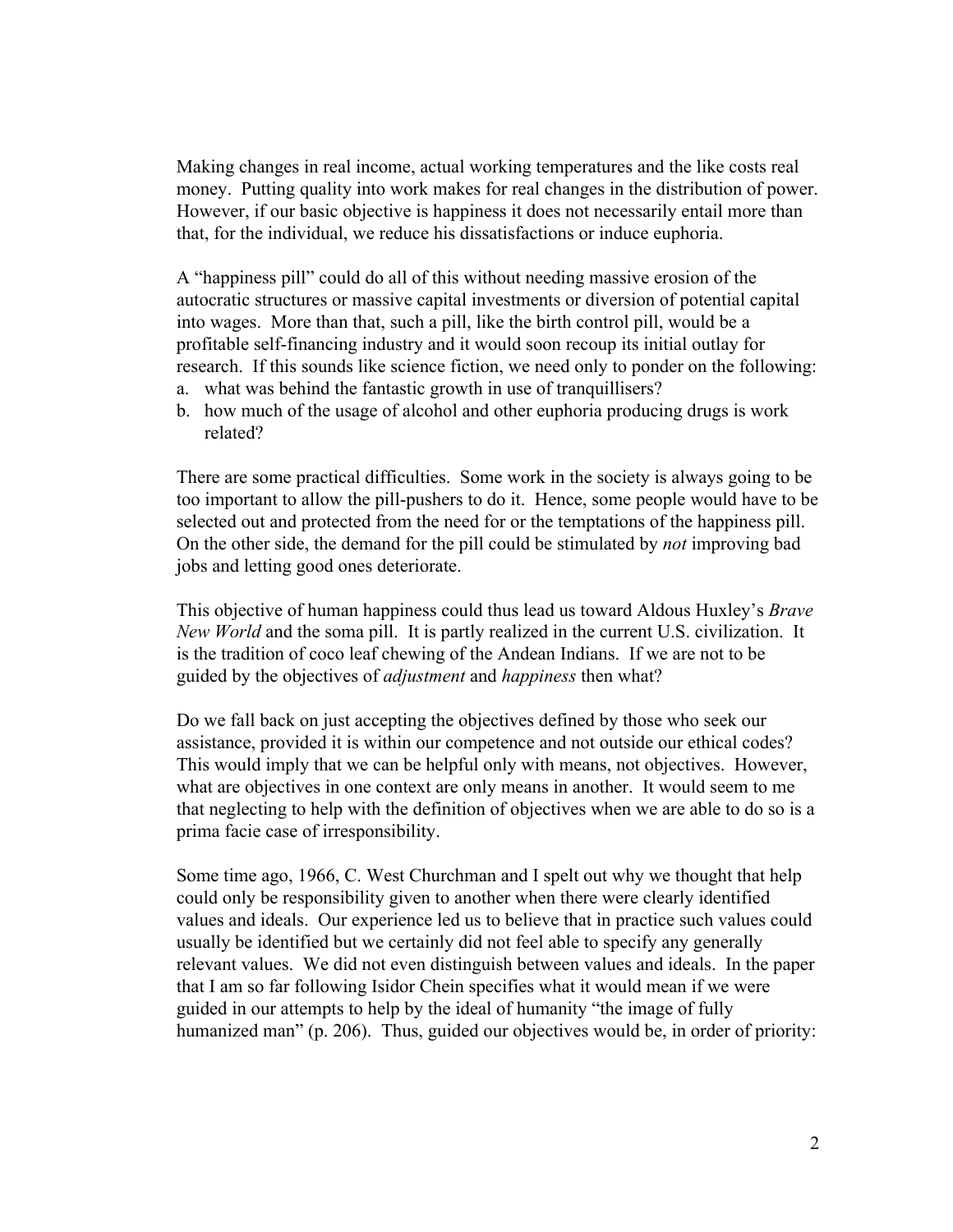- 1. Increase the range and variety of relevant considerations to which the individual is responsible, thus making possible more intelligent behaviour.
- 2. To promote a love of freedom and intolerance of oppression.
- 3. To foster and support purposive and ideal-seeking behaviour.<sup>2</sup>

At the root of this ideal are the ideals of homonomy and nurturance (Emery *et al*, 1974, 1976). They basically assert that within these guidelines it must be taken as axiomatic that "no man is an island unto himself", (from the English poet John Donne, who lived in a time like this).

It remains for us to ask whether the fourth ideal of *beauty* is relevant to these considerations. The normal feeling is that nothing could be so remote from helping people with their ordinary day-to-day lives. Maybe, however, this is just because we have come to accept that the mundane and everyday are as dull as dish-water, and as ugly. Maybe instead we should accept as a guideline that we should not willingly help in ways that would degrade any evolving complex in child town, society or nature, just because it has no means-value to us. Our in-built capability to sense in disorder is, we believe, what beauty and the pursuit of beauty is about. We do not think we can be soundly guided in accepting responsibility for social change unless we are guided not only by what we know to be humane, but also by what intuit to be beautiful, what to be ugly, what to stink. Such intuitions could be proven to be wrong as often as our fancy theories about box-girders or about the atmosphere on Venus. That would prove nothing. Judgements about beauty need not, even now, be entirely intuitive, but in any case such judgements are necessary part of the decisions we are discussing. It would be better to make such judgements and be wrong than not to make them at all.

In conclusion, let me be quite clear that we are not suggesting that happiness should be avoided or that adjustment is necessarily undesirable. What is being stated is that the overriding objective must have to do with the dignity of man. To achieve this a lot can be sacrificed or put up with. But to achieve it in such a way that the dignity of collaborators is not only diminished, but also it positively enhanced two further conditions are necessary. The first is that the relationship must be a genuinely collaborative and participative<sup>3</sup> one. This means that the process itself must be a mirror of the sought objectives. The second condition follows the first in that collaborators must be provided with or given access to the conceptual (and other) knowledge that is held by the agent. Without the ability to conceptualize and verbalize any practical changes, the collaborators will be in the position of being

<sup>&</sup>lt;sup>2</sup> The wording is largely ours. Chein was taking off the language of B.F. Skinner in order to make a point.

<sup>3</sup> See *Future We're in*, Epilogue, Fred Emery *at al*., CCE, 1974.